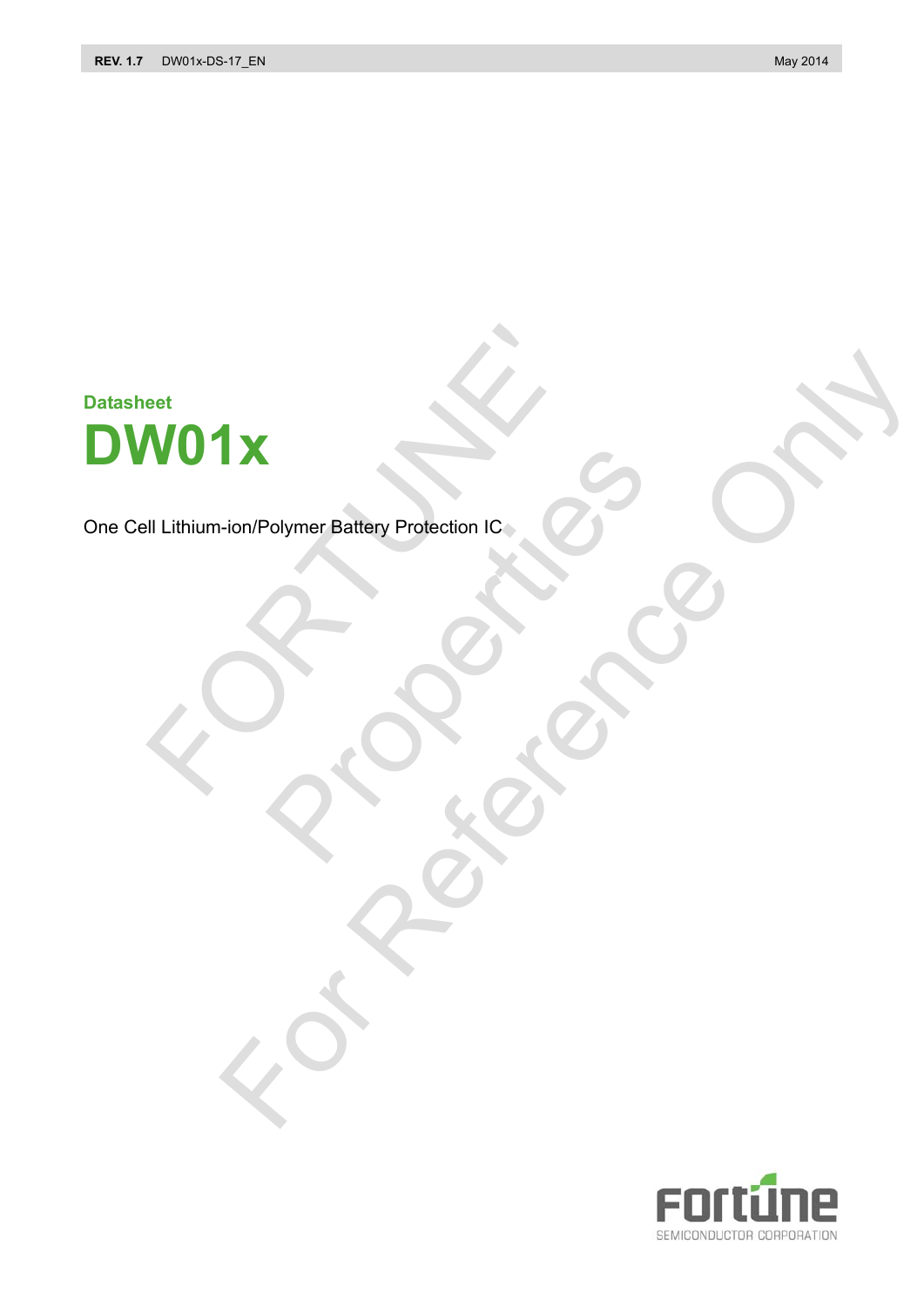www.ic-fortune.com

**Fortune Semiconductor Corporation**  富晶電子股份有限公司 23F., No.29-5,Sec. 2, Zhongzheng E. Rd., Danshui Dist, New Taipei City 251, Taiwan Tel.:886-2-28094742 Fax:886-2-28094874

E PROFILE

This manual contains new product information. **Fortune Semiconductor Corporation** reserves the rights to modify the product specification without further notice. No liability is assumed by **Fortune**  Semiconductor Corporation as a result of the use of this product. No rights under any patent accompany the sale of the product. For Reference on the Semiconductor Connection reserves the

Rockers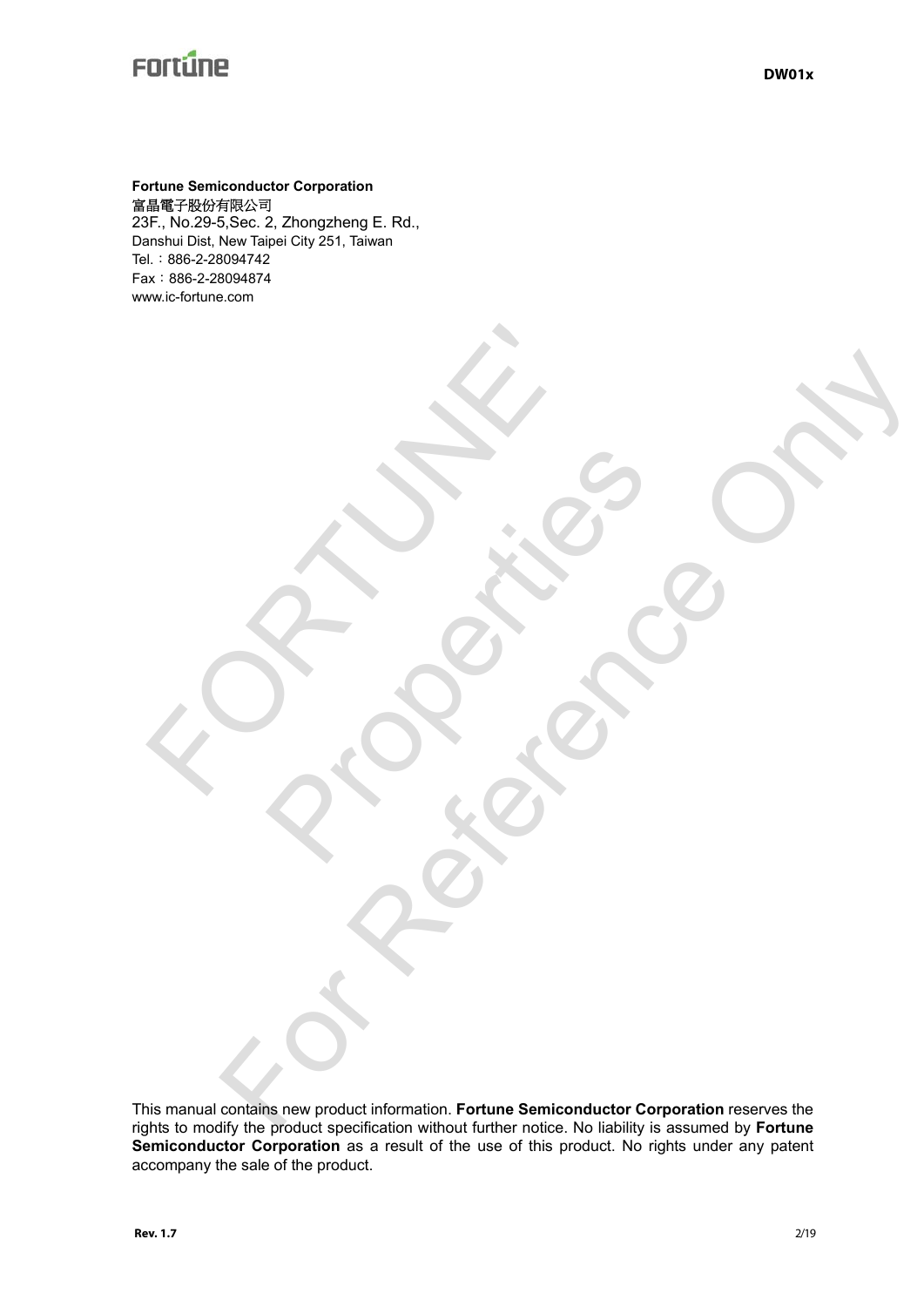# **Enrtine**

## **1. General Description**

The DW01 series battery protection IC is designed to protect lithium-ion/polymer battery from damage or degrading the lifetime due to overcharge, overdischarge, and/or overcurrent for one-cell lithium-ion/polymer battery powered systems, such as cellular phones.

The ultra-small package and less required external components make it ideal to integrate the DW01 series into the limited space of battery pack. The accurate ±50mV overcharging detection voltage ensures safe and full utilization charging. The very low standby current drains little current from the cell while in storage. Iteration and less required external<br>
memorits make it ideal to integrate the DW01<br>
Free into the limited space of battery pack. The<br>
crurate ±50mV overcharging detection voltage<br>
sures safe and full utilization charging. make it ideal to integrate the DW01<br>
is limited space of battery pack. This<br>
move overlarging detection to far one-coll attribution integral<br>
move of the currence of the collection of the connection of the collection<br>
the

#### **2. Features**

- **•** Reduction in Board Size due to Miniature **Package SOT-23-6.**
- z **Ultra-Low Quiescent Current at 3μA (Vcc=3.9V).**
- z **Ultra-Low Power-Down Current at 0.1μA or Overdischarge Current at 3.5μA (Vcc=2.0V).**  Protection IC for One-<br>Lithium-Polymer Batte<br>
licenside to Miniature<br>
23-6.<br>
Secent Current at 3µA<br>
er-Down Current at 3.5µA (Vcc=2.0V).<br>
Charge Protection Voltage<br>
curacy of ± 50mV.<br>
Inge function are selectable.<br>
Levels
- z **Precision Overcharge Protection Voltage 4.25V~4.35, accuracy of ± 50mV.**
- $\bullet$  0V battery change function are selectable.
- **Power-down fuction are selectable.**
- **Load Detection Function during Overcharge Mode.**
- **Two Detection Levels for Overcurrent Protection.**
- **Delay times are generated by internal circuits. No external capacitors required.**

## **3. Ordering Information**

DW01x-x Serial code form G Serial code form - & + Serial code from A to C&E、F \*

PACKAGE TYPE SOT-23-6 (Green-Package)

Refer to the product name list on the next page

#### **4. Applications**

z **Protection IC for One-Cell Lithium-Ion / Lithium-Polymer Battery Pack**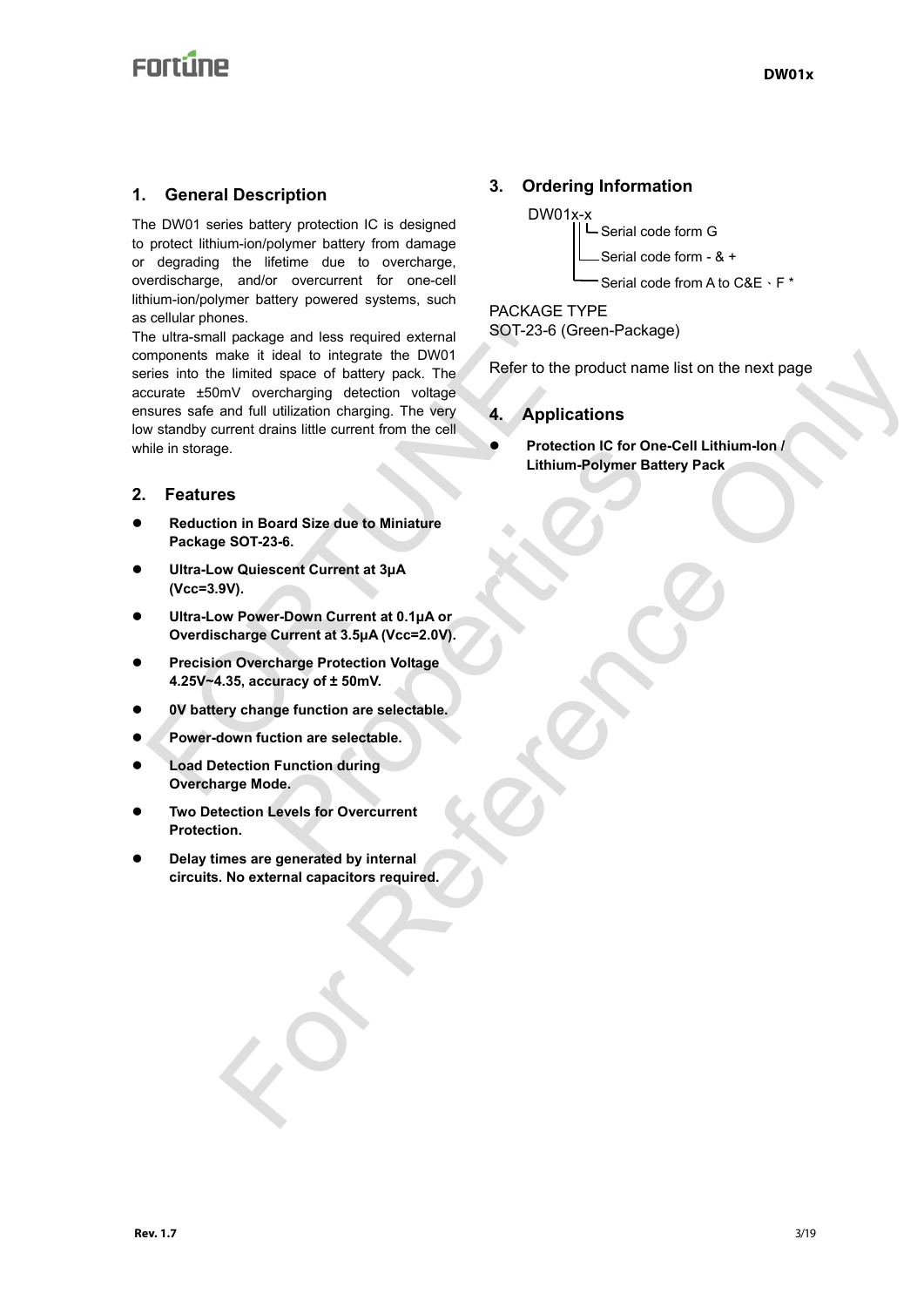## **5. Product Name List**

|    | Model                                   | Package                                  | Overcharge<br>detection<br>voltage<br>[VOCP]<br>(V) | Overcharge<br>release<br>voltage<br>[VOCR]<br>(V) | detection<br>voltage<br>[VODP]<br>(V)             | Overdischarge Overdischarge Overcurrent<br>release<br>voltage<br>[VODR]<br>(V) | detection<br>voltage<br>[VOI]<br>(mV) | 0V<br>charge<br>function | Stand by<br>function<br>release |  |
|----|-----------------------------------------|------------------------------------------|-----------------------------------------------------|---------------------------------------------------|---------------------------------------------------|--------------------------------------------------------------------------------|---------------------------------------|--------------------------|---------------------------------|--|
|    | DW01+G SOT-23-6 4.300±0.050 4.100±0.050 |                                          |                                                     | $2.40 \pm 0.100$                                  | $3.0 \pm 0.100$                                   | 150±30                                                                         | <b>NO</b>                             |                          |                                 |  |
|    | <b>DW01-G</b>                           |                                          |                                                     | SOT-23-6 4.250±0.050 4.050±0.050                  | $2.40 \pm 0.100$                                  | $3.0 \pm 0.100$                                                                | 150±30                                | <b>NO</b>                |                                 |  |
|    |                                         |                                          |                                                     | DW01A-G SOT-23-6 4.300±0.050 4.100±0.050          | $2.40 \pm 0.100$                                  | $3.0 + 0.100$                                                                  | 150±30                                | <b>NO</b>                | <b>AUTO</b><br>recovery         |  |
|    |                                         |                                          |                                                     | DW01B-G SOT-23-6 4.300±0.050 4.100±0.050          | $2.40 \pm 0.100$                                  | $3.0 + 0.100$                                                                  | 150±30                                | <b>YES</b>               |                                 |  |
|    |                                         |                                          |                                                     | DW01C-GSOT-23-64.250±0.050 4.050±0.050            | $2.380 \pm 0.100$                                 | 2.980±0.100                                                                    | 150±30                                | <b>NO</b>                | <b>AUTO</b><br>recovery         |  |
|    |                                         |                                          |                                                     | DW01E-G SOT-23-6 4.280±0.050 4.080±0.050          | $2.40 \pm 0.100$                                  | $3.0 \pm 0.100$                                                                | 150±30                                | <b>NO</b>                | <b>AUTO</b><br>recovery         |  |
|    |                                         |                                          |                                                     |                                                   | $2.40 \pm 0.100$                                  | $3.0 \pm 0.100$                                                                | 150±30                                | <b>NO</b>                | <b>AUTO</b>                     |  |
| 6. |                                         | DW01F-G SOT-23-6 4.350±0.050 4.150±0.050 |                                                     |                                                   | Pin Configuration and Package Marking Information |                                                                                |                                       |                          | recovery                        |  |
|    | Pin No.                                 | <b>Symbol</b>                            |                                                     |                                                   | <b>Description</b>                                |                                                                                |                                       |                          |                                 |  |
|    | 1                                       | OD                                       |                                                     |                                                   | MOSFET gate connection pin for discharge control  |                                                                                |                                       |                          |                                 |  |
|    | $\overline{2}$                          | <b>CS</b>                                |                                                     |                                                   | Input pin for current sense, charger detect       |                                                                                |                                       | 6                        | 5<br>$\overline{\mathbf{4}}$    |  |
|    | 3                                       | OC                                       |                                                     |                                                   | MOSFET gate connection pin for charge control     |                                                                                |                                       |                          | DW01x                           |  |
|    | 4                                       | <b>TD</b>                                |                                                     | Test pin for reduce delay time                    |                                                   |                                                                                |                                       |                          |                                 |  |
|    | 5                                       | <b>VCC</b>                               |                                                     |                                                   | Power supply, through a resistor (R1)             |                                                                                |                                       | 1                        | $\ensuremath{\mathsf{3}}$       |  |
|    | 6                                       | <b>GND</b>                               | Ground pin                                          |                                                   |                                                   |                                                                                |                                       |                          | $\overline{2}$                  |  |

## **6. Pin Configuration and Package Marking Information**

| Pin No.       | Symbol     | <b>Description</b>                               |             |
|---------------|------------|--------------------------------------------------|-------------|
|               | <b>OD</b>  | MOSFET gate connection pin for discharge control | 6<br>5<br>4 |
| $\mathcal{P}$ | <b>CS</b>  | Input pin for current sense, charger detect      |             |
| 3             | <b>OC</b>  | MOSFET gate connection pin for charge control    | DW01x       |
| 4             | TD.        | Test pin for reduce delay time                   |             |
| 5             | VCC.       | Power supply, through a resistor (R1)            | 3<br>2      |
| 6             | <b>GND</b> | Ground pin                                       |             |



 For DW01A~C & E、F X instead of series code  $A \sim C$  &  $E \cdot F$  For DW01+  $\cdot$  DW01-Top Point: Lot No Top Point: Lot No Bottom Point: Year Bottom Point: Year w : week,  $A \sim Z$  &  $\underline{A} \sim \underline{Z}$  w : week,  $A \sim Z$  &  $\underline{A} \sim \underline{Z}$ 

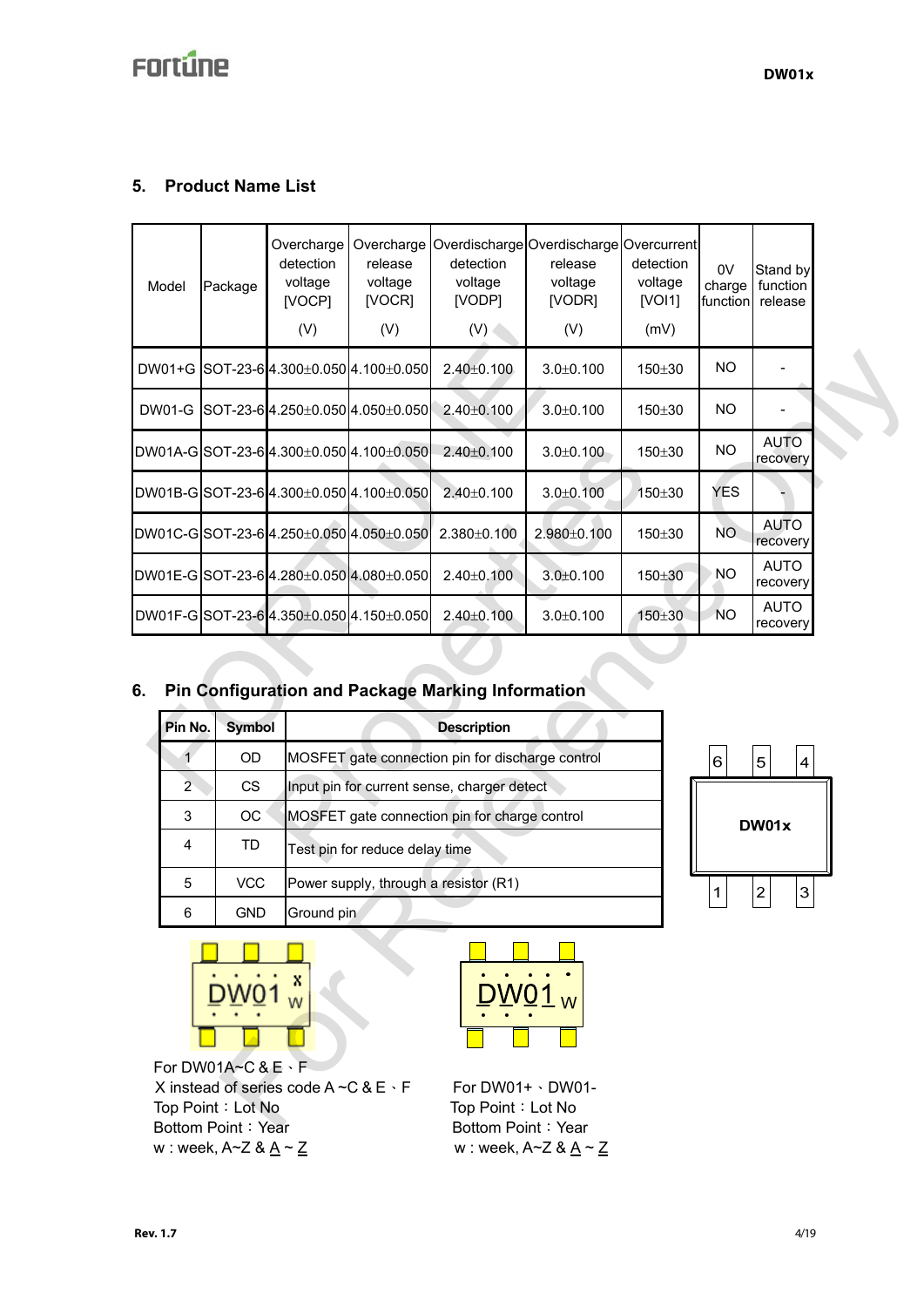## **7. Functional Block Diagram**



**8. Typical Application Circuit** 



| Symbol         | Purpose                                               | Recommended   | Remakes                                                                                                                                                                     |  |  |
|----------------|-------------------------------------------------------|---------------|-----------------------------------------------------------------------------------------------------------------------------------------------------------------------------|--|--|
| R <sub>1</sub> | ESD protection.<br>For power fluctuation.             | $470\Omega$   | Resistance should be as small as<br>possible to avoid lowering of the<br>overcharge detection accuracy<br>caused by VDD pin current. Use<br>470Ω for better ESD protection. |  |  |
| C <sub>1</sub> | For power fluctuation.                                | $0.1\mu F$    |                                                                                                                                                                             |  |  |
| R <sub>2</sub> | Protection for reverse<br>connection of a<br>charger. | $1k-2k\Omega$ | Select a resistance as large as<br>possible to prevent large current<br>when a charge is connected in<br>reverse.                                                           |  |  |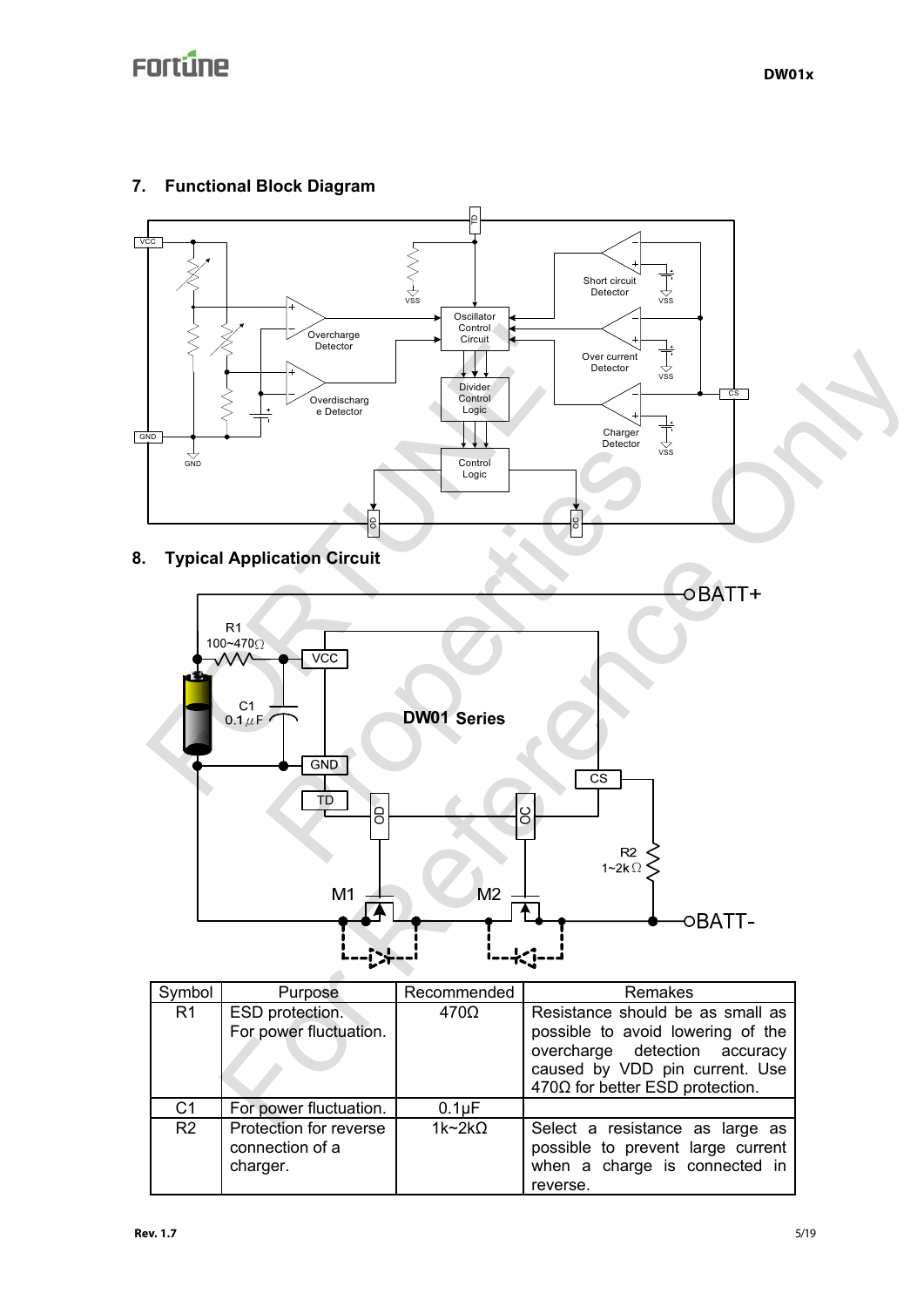## **9. Absolute Maximum Ratings**

### (GND=0V, Ta=25°C unless otherwise specified)

| <b>Item</b>                         | Symbol     | Rating              | Unit |
|-------------------------------------|------------|---------------------|------|
| Input voltage between VCC and GND * | <b>VCC</b> | GND-0.3 to GND+10   |      |
| OC output pin voltage               | VOC        | VCC -24 to VCC +0.3 |      |
| OD output pin voltage               | <b>VOD</b> | GND-0.3 to VCC +0.3 |      |
| CS input pin voltage                | <b>VCS</b> | VCC -24 to VCC +0.3 |      |
| <b>Operating Temperature Range</b>  | <b>TOP</b> | $-40$ to $+85$      | °C   |
| Storage Temperature Range           | TST        | $-40$ to $+125$     | °C   |

Note: DW01series contains a circuit that will protect it from static discharge; but please take special care that no excessive static electricity or voltage which exceeds the limit of the protection circuit will be applied to it.

FORTUNE' ontains a circuit that will protect it from static discharge; but pleas<br>static electricity or voltage which exceeds the limit of the protectic<br>protection of the protection of the protection<br>of the protection of the protect othere Range<br>
The Constant of Ample (The Constant of Ample 2001)<br>
Carlotte Constants a circuit three will produce it into material character that constant of the production constant of the production constant with the cons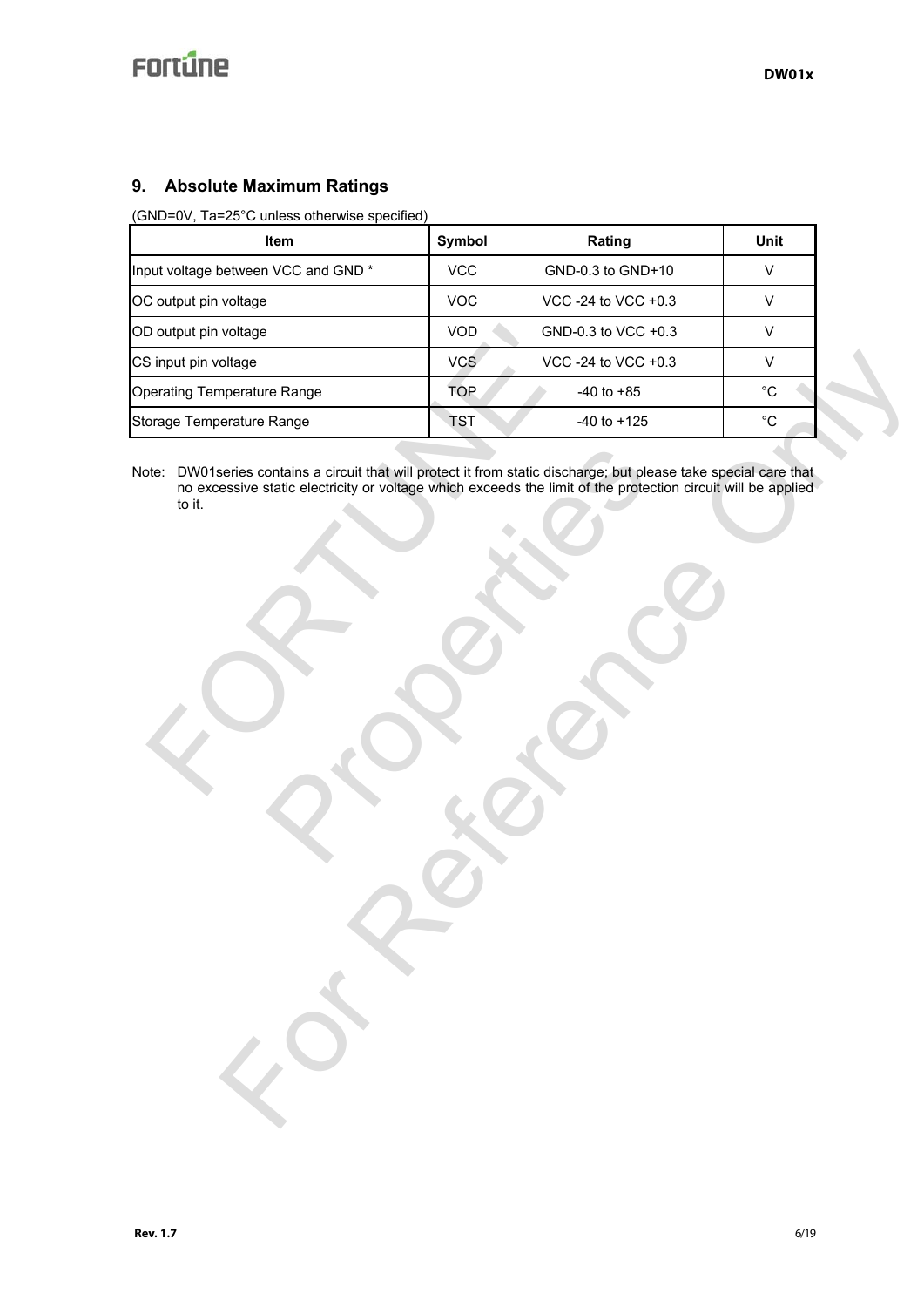## **10. Electrical Characteristics**

(Ta=25°C unless otherwise specified)

1. DW01+G

| <b>PARAMETER</b>                                                    | <b>TEST CONDITIONS</b> | <b>SYMBOL</b>         | Min            | <b>Typ</b>      | <b>Max</b> | <b>UNIT</b> |
|---------------------------------------------------------------------|------------------------|-----------------------|----------------|-----------------|------------|-------------|
| <b>Supply Current</b>                                               | <b>VCC=3.9V</b>        | ICC                   |                | 3.0             | 6.0        | μA          |
| Power-Down Current                                                  | $VCC=2.0V$             | <b>IPD</b>            |                |                 | 0.1        | μA          |
| Overcharge Protection Voltage                                       | DW01+                  | <b>VOCP</b>           | 4.25           | 4.30            | 4.35       | V           |
| Overcharge Release Voltage                                          |                        | <b>VOCR</b>           | 4.05           | 4.10            | 4.15       |             |
| Overdischarge Protection Voltage                                    |                        | <b>VODP</b>           | 2.30           | 2.40            | 2.50       | V           |
| Overdischarge Release Voltage                                       |                        | <b>VODR</b>           | 2.90           | 3.00            | 3.10       | V.          |
| Overcurrent Protection Voltage                                      |                        | <b>VOIP</b><br>(VOI1) | 120            | 150             | 180        | lm∨         |
| <b>Short Current Protection Voltage</b>                             | $VCC=3.6V$             | <b>VSIP</b><br>(VOI2) | 1.00           | 1.35            | 1.70       | V           |
| 0V Battery Charge Inhibition Battery 0V Battery Charging<br>Voltage | Unavailable            | <b>VOINH</b>          |                |                 | 1.5        | V           |
| Overcharge Delay Time                                               |                        | <b>TOC</b>            |                | 80              | 200        | ms          |
| Overdischarge Delay Time                                            | VCC=3.6V to 2.0V       | <b>TOD</b>            |                | 40              | 100        | ms          |
| Overcurrent Delay Time (1)                                          | $VCC=3.6V$             | <b>TO11</b>           |                | 10              | 20         | ms          |
| Overcurrent Delay Time (2)                                          | $VCC=3.6V$             | TOI <sub>2</sub>      |                | 5               | 50         | μs          |
| <b>Charger Detection Threshold</b><br>Voltage                       |                        | <b>VCHA</b>           | $-1.2$         | $-0.7$          | $-0.2$     | V           |
| OD Pin Output "H" Voltage                                           |                        | <b>VDH</b>            | $VCC-0.1$      | <b>VCC-0.02</b> |            | V           |
| OD Pin Output "L" Voltage                                           |                        | <b>VDL</b>            |                | 0.1             | 0.5        | V           |
| OC Pin Output "H" Voltage                                           |                        | <b>VCH</b>            | <b>VCC-0.1</b> | <b>VCC-0.02</b> |            | V           |
| OC Pin Output "L" Voltage                                           |                        | <b>VCL</b>            |                | 0.1             | 0.5        | V           |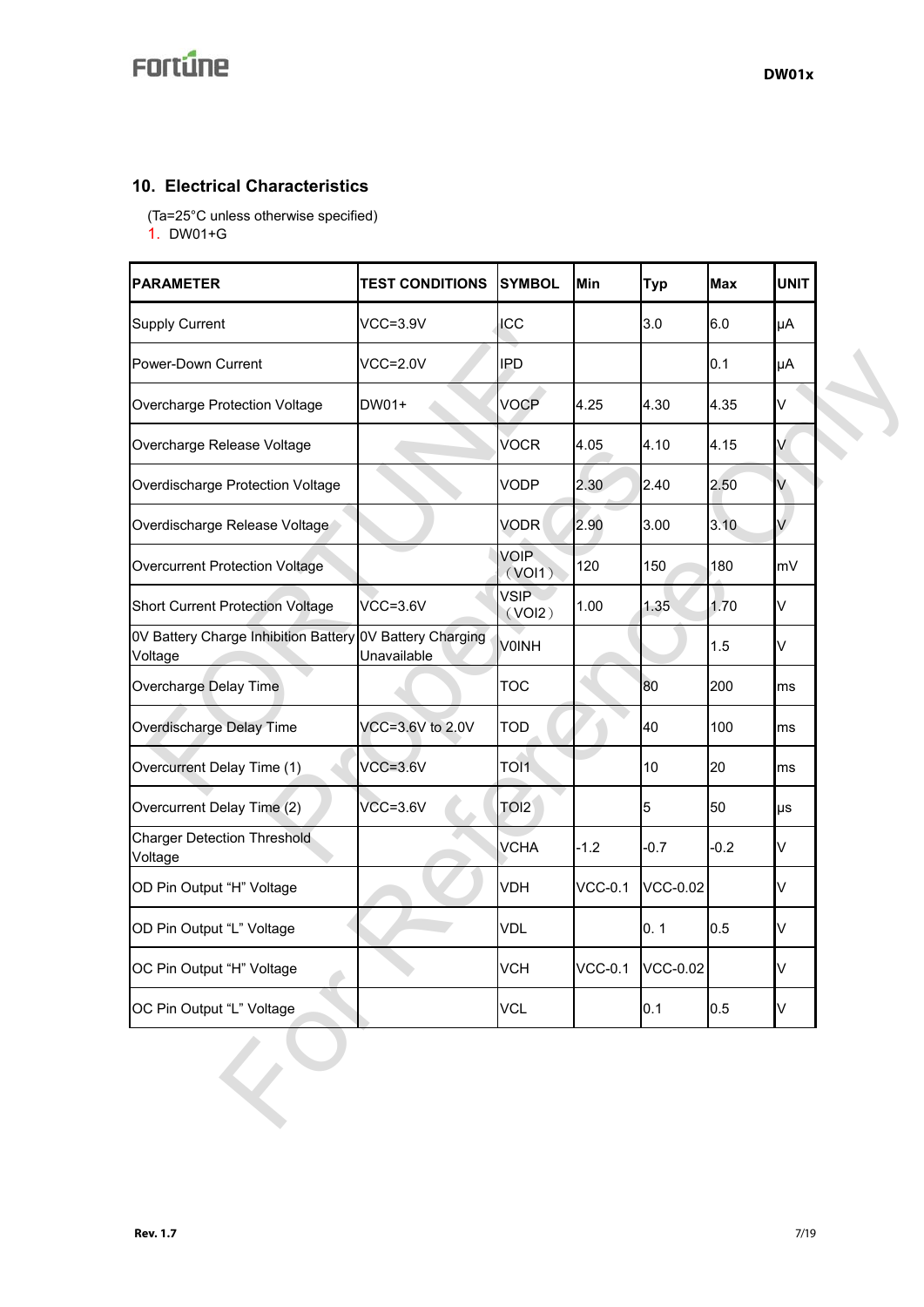(2)DW01-G

| <b>PARAMETER</b>                                                    | <b>TEST CONDITIONS</b> | <b>SYMBOL</b>         | Min            | <b>Typ</b>      | <b>Max</b> | <b>UNIT</b> |  |
|---------------------------------------------------------------------|------------------------|-----------------------|----------------|-----------------|------------|-------------|--|
| <b>Supply Current</b>                                               | $VCC=3.9V$             | ICC                   |                | 3.0             | 6.0        | $\mu$ A     |  |
| Power-Down Current                                                  | $VCC=2.0V$             | <b>IPD</b>            |                |                 | 0.1        | $\mu$ A     |  |
| Overcharge Protection Voltage                                       | <b>DW01-</b>           |                       | 4.20           | 4.25            | 4.30       | V           |  |
| Overcharge Release Voltage                                          |                        | <b>VOCR</b>           | 4.00           | 4.05            | 4.10       | V           |  |
| Overdischarge Protection Voltage                                    |                        | <b>VODP</b>           | 2.30           | 2.40            | 2.50       | V           |  |
| Overdischarge Release Voltage                                       |                        | <b>VODR</b>           | 2.90           | 3.00            | 3.10       | V           |  |
| Overcurrent Protection Voltage                                      |                        | <b>VOIP</b><br>(VOI1) | 120            | 150             | 180        | mV          |  |
| Short Current Protection Voltage                                    | $VCC=3.6V$             | <b>VSIP</b><br>(VOI2) | 1.00           | 1.35            | 1.70       | V           |  |
| 0V Battery Charge Inhibition Battery OV Battery Charging<br>Voltage | Unavailable            | <b>VOINH</b>          |                |                 | 1.5        | V           |  |
| Overcharge Delay Time                                               |                        | <b>TOC</b>            |                | 80              | 200        | ms          |  |
| Overdischarge Delay Time                                            | VCC=3.6V to 2.0V       | <b>TOD</b>            |                | 40              | 100        | ms          |  |
| Overcurrent Delay Time (1)                                          | $VCC=3.6V$             | TOI1                  |                | 10              | 20         | ms          |  |
| Overcurrent Delay Time (2)                                          | $VCC=3.6V$             | TOI <sub>2</sub>      |                | 5               | 50         | $\mu$ S     |  |
| <b>Charger Detection Threshold</b><br>Voltage                       |                        | <b>VCHA</b>           | $-1.2$         | $-0.7$          | $-0.2$     | V           |  |
| OD Pin Output "H" Voltage                                           |                        | VDH                   | <b>VCC-0.1</b> | <b>VCC-0.02</b> |            | V           |  |
| OD Pin Output "L" Voltage                                           |                        | <b>VDL</b>            |                | 0.1             | 0.5        | V           |  |
| OC Pin Output "H" Voltage                                           |                        | <b>VCH</b>            | <b>VCC-0.1</b> | <b>VCC-0.02</b> |            | V           |  |
| OC Pin Output "L" Voltage                                           |                        | <b>VCL</b>            |                | 0.1             | 0.5        | V           |  |
|                                                                     |                        |                       |                |                 |            |             |  |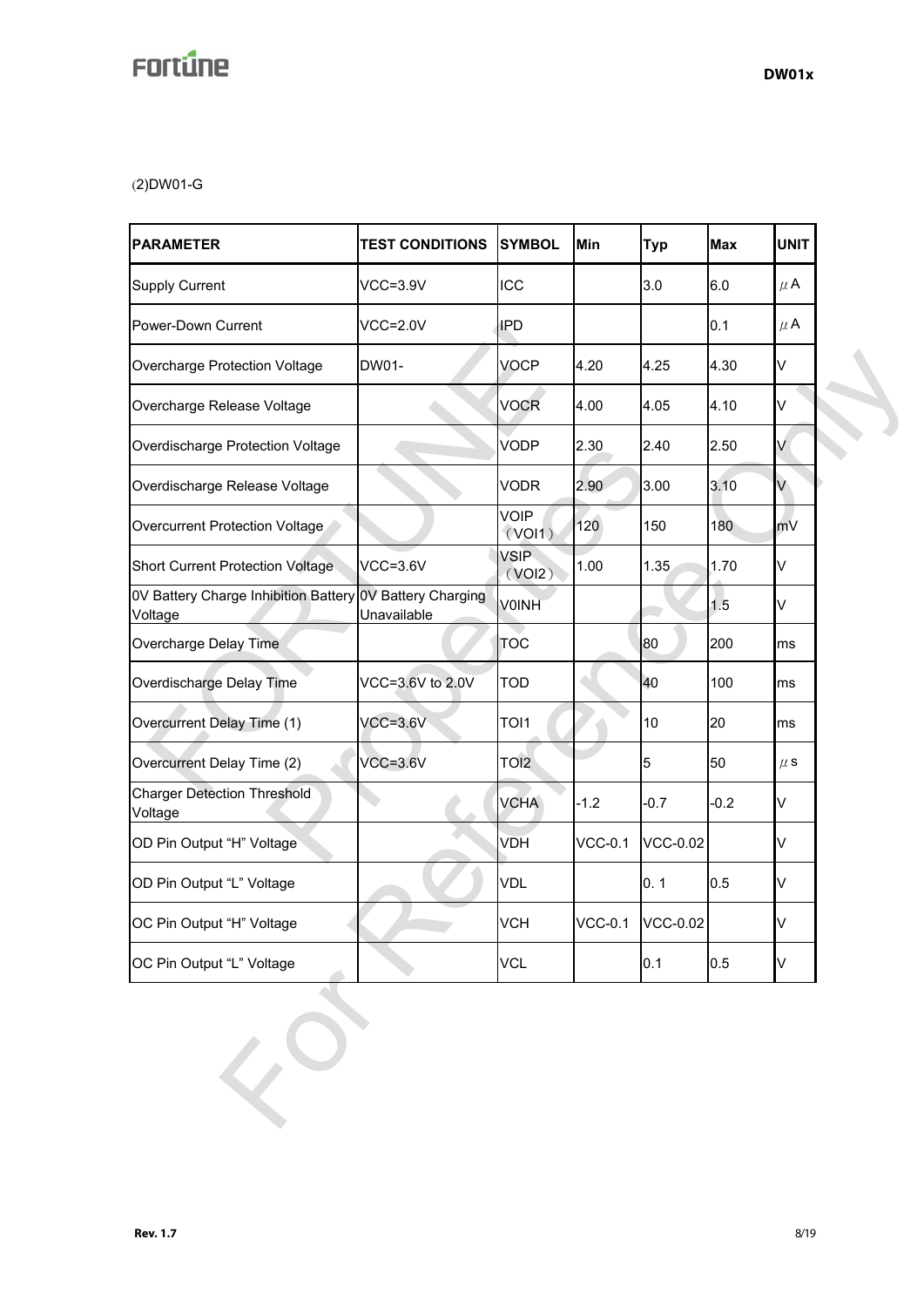(3)DW01A-G

| <b>PARAMETER</b>                                                    | <b>TEST CONDITIONS</b> | <b>SYMBOL</b>         | Min            | <b>Typ</b>      | <b>Max</b> | <b>UNIT</b> |  |
|---------------------------------------------------------------------|------------------------|-----------------------|----------------|-----------------|------------|-------------|--|
| <b>Supply Current</b>                                               | $VCC=3.9V$             | ICC                   |                | 3.0             | 6.0        | μA          |  |
| Overdischarge Current                                               | $VCC=2.0V$             | IOD                   |                | 1.5             | 3.5        | μA          |  |
| Overcharge Protection Voltage                                       | DW01A                  | <b>VOCP</b>           | 4.25           | 4.30            | 4.35       | V           |  |
| Overcharge Release Voltage                                          |                        | <b>VOCR</b>           | 4.05           | 4.10            | 4.15       | V           |  |
| Overdischarge Protection Voltage                                    |                        | <b>VODP</b>           | 2.30           | 2.40            | 2.50       | V           |  |
| Overdischarge Release Voltage                                       |                        | <b>VODR</b>           | 2.90           | 3.00            | 3.10       | V           |  |
| Overcurrent Protection Voltage                                      |                        | <b>VOIP</b><br>(VOI1) | 120            | 150             | 180        | mV          |  |
| Short Current Protection Voltage                                    | $VCC=3.6V$             | <b>VSIP</b><br>(VOI2) | 1.00           | 1.35            | 1.70       | V           |  |
| 0V Battery Charge Inhibition Battery 0V Battery Charging<br>Voltage | Unavailable            | <b>VOINH</b>          |                |                 | 1.5        | V           |  |
| Overcharge Delay Time                                               |                        | <b>TOC</b>            |                | 80              | 200        | ms          |  |
| Overdischarge Delay Time                                            | VCC=3.6V to 2.0V       | <b>TOD</b>            |                | 40              | 100        | ms          |  |
| Overcurrent Delay Time (1)                                          | $VCC=3.6V$             | TOI1                  |                | 10              | 20         | ms          |  |
| Overcurrent Delay Time (2)                                          | $VCC=3.6V$             | TOI <sub>2</sub>      |                | 5               | 50         | μs          |  |
| <b>Charger Detection Threshold</b><br>Voltage                       |                        | <b>VCHA</b>           | $-1.2$         | $-0.7$          | $-0.2$     | V           |  |
| OD Pin Output "H" Voltage                                           |                        | VDH                   | $VCC-0.1$      | <b>VCC-0.02</b> |            | V           |  |
| OD Pin Output "L" Voltage                                           |                        | <b>VDL</b>            |                | 0.1             | 0.5        | V           |  |
| OC Pin Output "H" Voltage                                           |                        | <b>VCH</b>            | <b>VCC-0.1</b> | <b>VCC-0.02</b> |            | V           |  |
| OC Pin Output "L" Voltage                                           |                        | <b>VCL</b>            |                | 0.1             | 0.5        | V           |  |
|                                                                     |                        |                       |                |                 |            |             |  |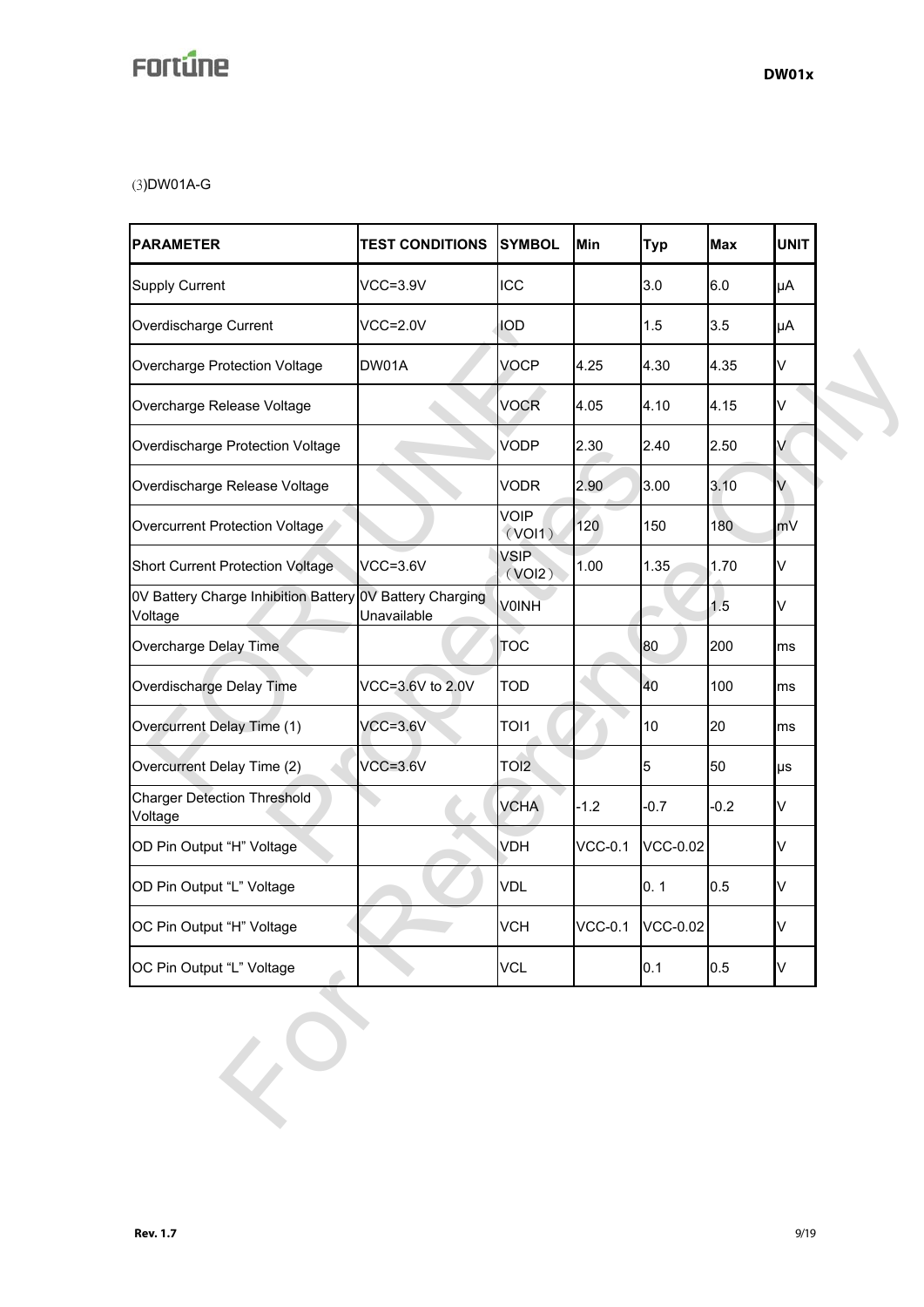(4)DW01B-G

| <b>PARAMETER</b>                                                                                                                                                                  | <b>TEST CONDITIONS</b>           | <b>SYMBOL</b>         | Min            | <b>Typ</b>        | <b>Max</b> | <b>UNIT</b> |
|-----------------------------------------------------------------------------------------------------------------------------------------------------------------------------------|----------------------------------|-----------------------|----------------|-------------------|------------|-------------|
| <b>Supply Current</b>                                                                                                                                                             | $VCC = 3.9V$                     | <b>ICC</b>            |                | 3.0               | 6.0        | μA          |
| Power-Down Current                                                                                                                                                                | $VCC = 2.0V$                     | <b>IPD</b>            |                |                   | 0.1        | μA          |
| Overcharge Protection Voltage                                                                                                                                                     | DW01B                            | <b>VOCP</b>           | 4.25           | 4.30              | 4.35       | V           |
| Overcharge Release Voltage                                                                                                                                                        |                                  | <b>VOCR</b>           | 4.05           | 4.10              | 4.15       | V           |
| Overdischarge Protection Voltage                                                                                                                                                  |                                  | <b>VODP</b>           | 2.30           | 2.40              | 2.50       | V           |
| Overdischarge Release Voltage                                                                                                                                                     |                                  | <b>VODR</b>           | 2.90           | 3.00              | 3.10       | V           |
| Overcurrent Protection Voltage                                                                                                                                                    |                                  | <b>VOIP</b><br>(VOI1) | 120            | 150               | 180        | mV          |
| <b>Short Current Protection Voltage</b>                                                                                                                                           | $VCC=3.6V$                       | <b>VSIP</b><br>(VOI2) | 1.00           | 1.35              | 1.70       | V           |
| 0V Battery Charger Starting Charge<br>Voltage                                                                                                                                     | 0V Battery Charging<br>Available | <b>VOCHA</b>          | 1.5            |                   |            | V           |
| Overcharge Delay Time                                                                                                                                                             |                                  | <b>TOC</b>            |                | 80                | 200        | ms          |
| Overdischarge Delay Time                                                                                                                                                          | VCC=3.6V to 2.0V                 | <b>TOD</b>            |                | 40                | 100        | ms          |
| Overcurrent Delay Time (1)                                                                                                                                                        | $VCC=3.6V$                       | TOI1                  |                | 10                | 20         | ms          |
| Overcurrent Delay Time (2)                                                                                                                                                        | $VCC=3.6V$                       | TOI <sub>2</sub>      |                | 5                 | 50         | μs          |
| <b>Charger Detection Threshold</b><br>Voltage                                                                                                                                     |                                  | <b>VCHA</b>           | $-1.2$         | $-0.7$            | $-0.2$     | V           |
| OD Pin Output "H" Voltage                                                                                                                                                         |                                  | <b>VDH</b>            | <b>VCC-0.1</b> | <b>VCC-0.02</b>   |            | V           |
| OD Pin Output "L" Voltage                                                                                                                                                         |                                  | <b>VDL</b>            |                | 0.1               | 0.5        | Λ           |
| OC Pin Output "H" Voltage                                                                                                                                                         |                                  | <b>VCH</b>            |                | VCC-0.1  VCC-0.02 |            | V           |
| OC Pin Output "L" Voltage                                                                                                                                                         |                                  | <b>VCL</b>            |                | 0.1               | 0.5        | V           |
| Note: The V0CHA is defined as the voltage between VCC and VCS (VCC-VCS>1.5V) at which OC<br>pin goes "H" when the voltage VCC is gradually increased to the VCC=1V and VCS=-0.5V. |                                  |                       |                |                   |            |             |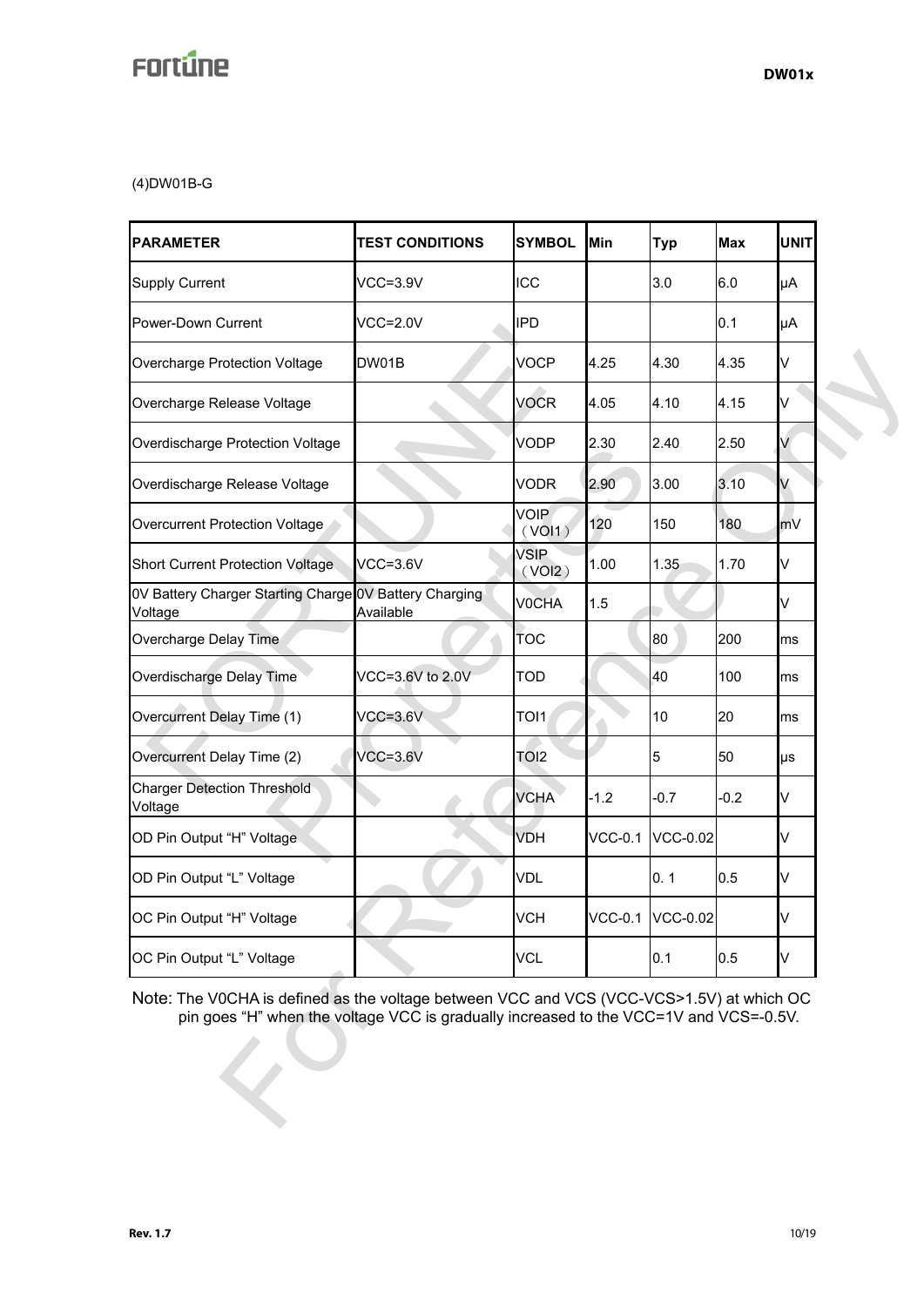(5)DW01C-G

| <b>PARAMETER</b>                                | <b>TEST CONDITIONS</b><br><b>SYMBOL</b>   |                                   | Min            | <b>Typ</b>      | <b>Max</b> | <b>UNIT</b> |  |
|-------------------------------------------------|-------------------------------------------|-----------------------------------|----------------|-----------------|------------|-------------|--|
| <b>Supply Current</b>                           | $VCC=3.9V$                                | ICC                               |                | 3.0             | 6.0        | $\mu$ A     |  |
| Overdischarge Current                           | <b>VCC=2.0V</b>                           | <b>IOD</b>                        |                | 1.5             | 3.5        | $\mu$ A     |  |
| Overcharge Protection Voltage                   | DW01C                                     |                                   | 4.20           | 4.25            | 4.30       | V           |  |
| Overcharge Release Voltage                      |                                           |                                   | 4.00           | 4.05            | 4.10       | V           |  |
| Overdischarge Protection Voltage                |                                           | <b>VODP</b>                       | 2.28           | 2.38            | 2.48       | V           |  |
| Overdischarge Release Voltage                   |                                           | <b>VODR</b>                       | 2.880          | 2.980           | 3.080      | V           |  |
| Overcurrent Protection Voltage                  |                                           | <b>VOIP</b><br>(VO <sub>1</sub> ) | 120            | 150             | 180        | mV          |  |
| <b>Short Current Protection Voltage</b>         | $VCC=3.6V$                                | <b>VSIP</b><br>(VOI2)             | 1.00           | 1.35            | 1.70       | V           |  |
| 0V Battery Charge Inhibition Battery<br>Voltage | <b>OV Battery Charging</b><br>Unavailable | <b>VOINH</b>                      |                |                 | 1.5        | V           |  |
| Overcharge Delay Time                           |                                           | <b>TOC</b>                        |                | 80              | 200        | ms          |  |
| Overdischarge Delay Time                        | VCC=3.6V to 2.0V                          | <b>TOD</b>                        |                | 40              | 100        | ms          |  |
| Overcurrent Delay Time (1)                      | $VCC=3.6V$                                | TOI1                              |                | 10              | 20         | ms          |  |
| Overcurrent Delay Time (2)                      | $VCC=3.6V$                                | TOI <sub>2</sub>                  |                | 5               | 50         | $\mu$ S     |  |
| <b>Charger Detection Threshold</b><br>Voltage   |                                           | <b>VCHA</b>                       | $-1.2$         | $-0.7$          | $-0.2$     | V           |  |
| OD Pin Output "H" Voltage                       |                                           | VDH                               | $VCC-0.1$      | <b>VCC-0.02</b> |            | V           |  |
| OD Pin Output "L" Voltage                       |                                           | <b>VDL</b>                        |                | 0.1             | 0.5        | V           |  |
| OC Pin Output "H" Voltage                       |                                           | <b>VCH</b>                        | <b>VCC-0.1</b> | <b>VCC-0.02</b> |            | V           |  |
| OC Pin Output "L" Voltage                       |                                           | <b>VCL</b>                        |                | 0.1             | 0.5        | V           |  |
|                                                 |                                           |                                   |                |                 |            |             |  |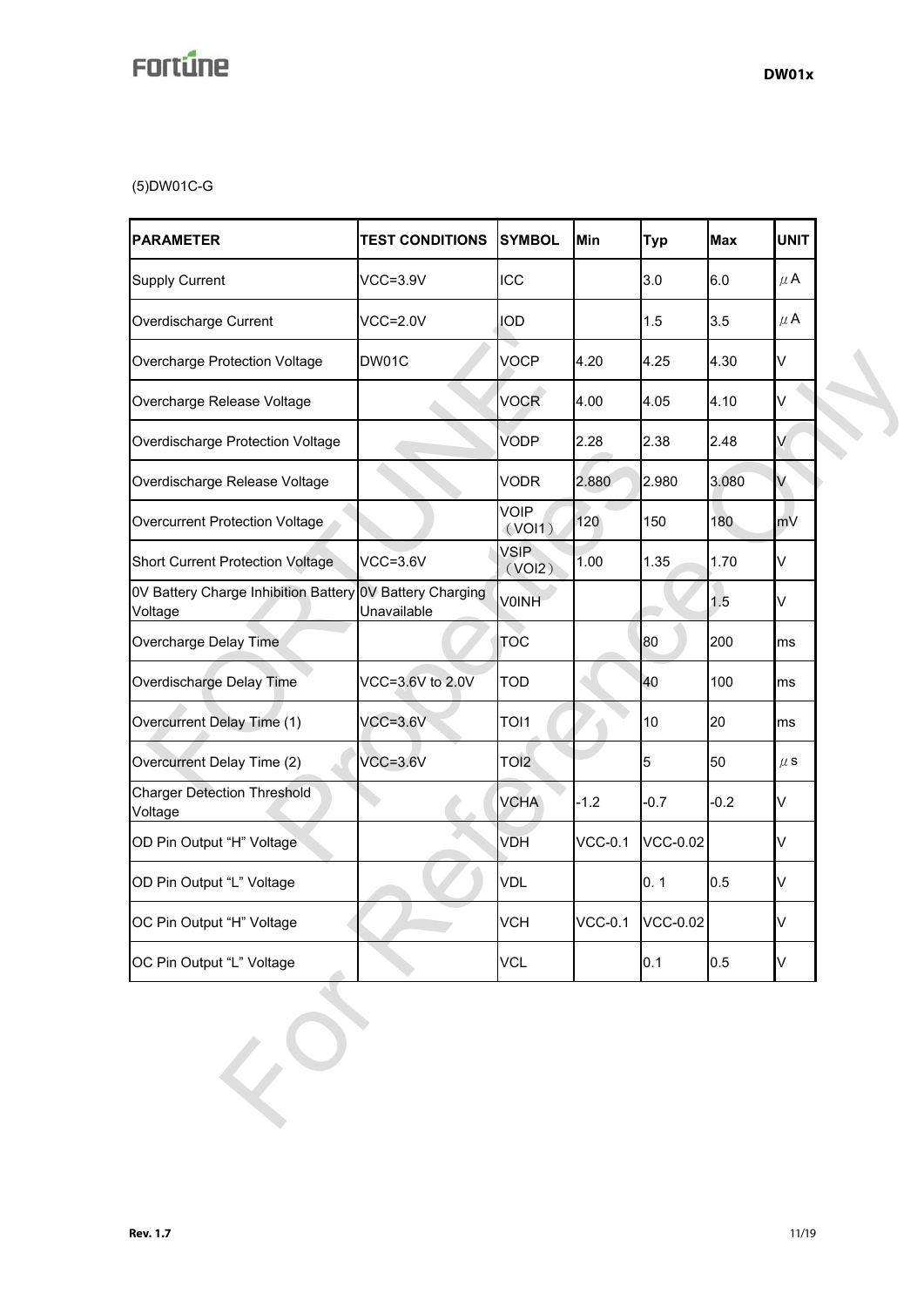(6)DW01E-G

| <b>PARAMETER</b>                                                    | <b>TEST CONDITIONS</b> |                       | Min            | <b>Typ</b>      | <b>Max</b> | <b>UNIT</b> |  |
|---------------------------------------------------------------------|------------------------|-----------------------|----------------|-----------------|------------|-------------|--|
| <b>Supply Current</b>                                               | <b>VCC=3.9V</b>        | ICC                   |                | 3.0             | 6.0        | μA          |  |
| Overdischarge Current                                               | $VCC=2.0V$             | <b>IOD</b>            |                | 1.5             | 3.5        | μA          |  |
| Overcharge Protection Voltage                                       | DW01E                  |                       | 4.23           | 4.28            | 4.33       | V           |  |
| Overcharge Release Voltage                                          |                        |                       | 4.03           | 4.08            | 4.13       | V           |  |
| Overdischarge Protection Voltage                                    |                        | <b>VODP</b>           | 2.30           | 2.40            | 2.50       | V           |  |
| Overdischarge Release Voltage                                       |                        | <b>VODR</b>           | 2.90           | 3.00            | 3.10       | V           |  |
| Overcurrent Protection Voltage                                      |                        | <b>VOIP</b><br>(VOI1) | 120            | 150             | 180        | mV          |  |
| <b>Short Current Protection Voltage</b>                             | $VCC=3.6V$             | <b>VSIP</b><br>(VOI2) | 1.00           | 1.35            | 1.70       | V           |  |
| 0V Battery Charge Inhibition Battery 0V Battery Charging<br>Voltage | Unavailable            | <b>VOINH</b>          |                |                 | 1.5        | V           |  |
| Overcharge Delay Time                                               |                        | <b>TOC</b>            |                | 80              | 200        | ms          |  |
| Overdischarge Delay Time                                            | VCC=3.6V to 2.0V       | <b>TOD</b>            |                | 40              | 100        | ms          |  |
| Overcurrent Delay Time (1)                                          | $VCC=3.6V$             | TOI1                  |                | 10              | 20         | ms          |  |
| Overcurrent Delay Time (2)                                          | $VCC=3.6V$             | TOI <sub>2</sub>      |                | 5               | 50         | μs          |  |
| <b>Charger Detection Threshold</b><br>Voltage                       |                        | <b>VCHA</b>           | $-1.2$         | $-0.7$          | $-0.2$     | V           |  |
| OD Pin Output "H" Voltage                                           |                        | VDH                   | <b>VCC-0.1</b> | <b>VCC-0.02</b> |            | V           |  |
| OD Pin Output "L" Voltage                                           |                        | <b>VDL</b>            |                | 0.1             | 0.5        | V           |  |
| OC Pin Output "H" Voltage                                           |                        | <b>VCH</b>            | <b>VCC-0.1</b> | <b>VCC-0.02</b> |            | V           |  |
| OC Pin Output "L" Voltage                                           |                        | <b>VCL</b>            |                | 0.1             | 0.5        | V           |  |
|                                                                     |                        |                       |                |                 |            |             |  |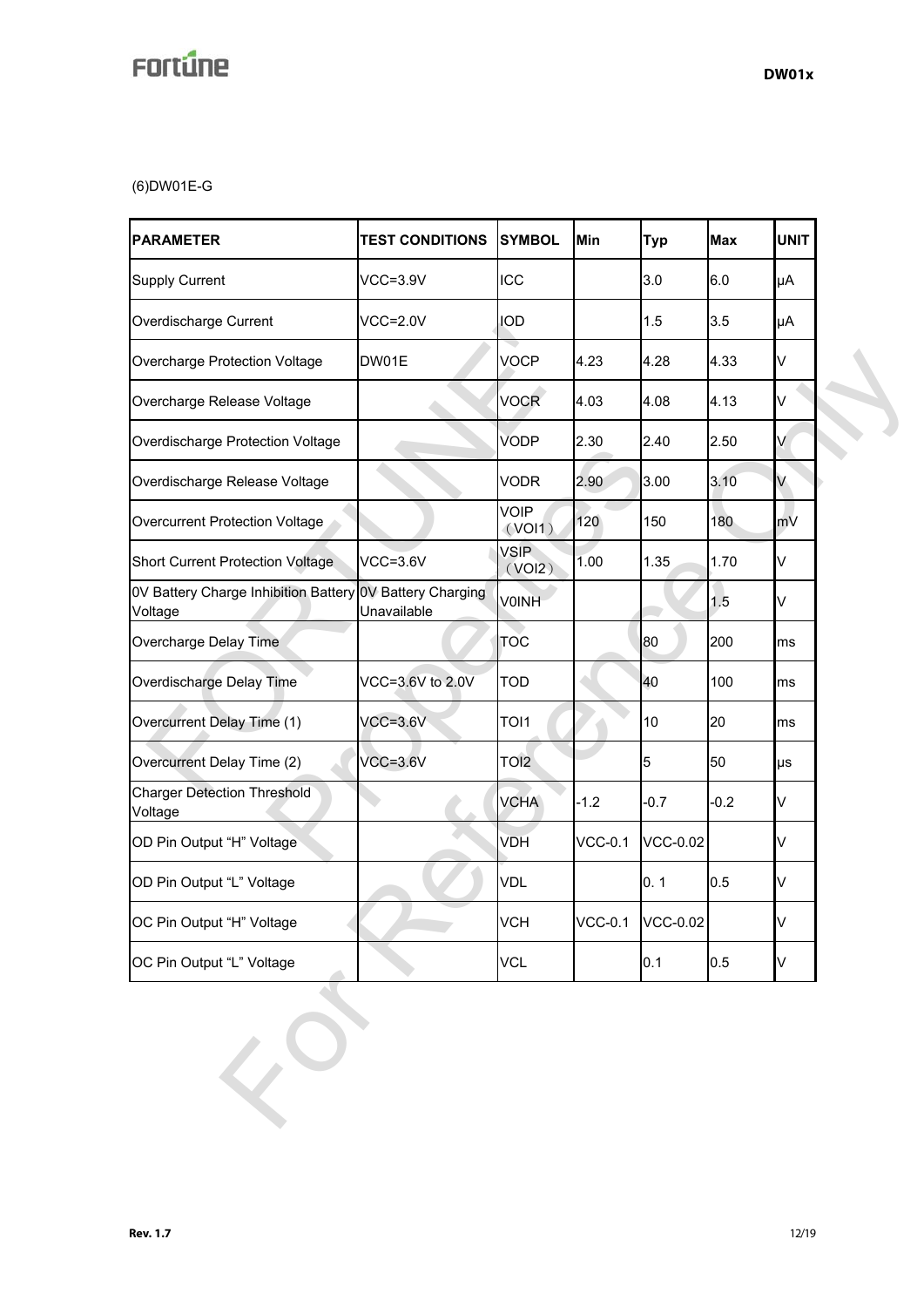## (7)DW01F-G

| <b>PARAMETER</b>                                | <b>TEST CONDITIONS</b>                    | <b>SYMBOL</b>         | Min            | <b>Typ</b>      | <b>Max</b> | <b>UNIT</b> |  |
|-------------------------------------------------|-------------------------------------------|-----------------------|----------------|-----------------|------------|-------------|--|
| <b>Supply Current</b>                           | $VCC=3.9V$                                | ICC                   |                | 3.0             | 6.0        | μA          |  |
| Overdischarge Current                           | <b>VCC=2.0V</b>                           | <b>IOD</b>            |                | 1.5             | 3.5        | μA          |  |
| Overcharge Protection Voltage                   | DW01F                                     |                       | 4.30           | 4.35            | 4.40       | V           |  |
| Overcharge Release Voltage                      |                                           | <b>VOCR</b>           | 4.10           | 4.15            | 4.20       | V           |  |
| Overdischarge Protection Voltage                |                                           | <b>VODP</b>           | 2.30           | 2.40            | 2.50       | V           |  |
| Overdischarge Release Voltage                   |                                           | <b>VODR</b>           | 2.90           | 3.00            | 3.10       | V           |  |
| Overcurrent Protection Voltage                  |                                           | <b>VOIP</b><br>(VOII) | 120            | 150             | 180        | mV          |  |
| <b>Short Current Protection Voltage</b>         | $VCC=3.6V$                                | <b>VSIP</b><br>(VOI2) | 1.00           | 1.35            | 1.70       | V           |  |
| 0V Battery Charge Inhibition Battery<br>Voltage | <b>OV Battery Charging</b><br>Unavailable | <b>VOINH</b>          |                |                 | 1.5        | V           |  |
| Overcharge Delay Time                           |                                           | TOC                   |                | 80              | 200        | ms          |  |
| Overdischarge Delay Time                        | VCC=3.6V to 2.0V                          | <b>TOD</b>            |                | 40              | 100        | ms          |  |
| Overcurrent Delay Time (1)                      | $VCC=3.6V$                                | TOI1                  |                | 10              | 20         | ms          |  |
| Overcurrent Delay Time (2)                      | $VCC=3.6V$                                | TOI <sub>2</sub>      |                | 5               | 50         | μs          |  |
| <b>Charger Detection Threshold</b><br>Voltage   |                                           | <b>VCHA</b>           | $-1.2$         | $-0.7$          | $-0.2$     | V           |  |
| OD Pin Output "H" Voltage                       |                                           | <b>VDH</b>            | $VCC-0.1$      | <b>VCC-0.02</b> |            | V           |  |
| OD Pin Output "L" Voltage                       |                                           | <b>VDL</b>            |                | 0.1             | 0.5        | V           |  |
| OC Pin Output "H" Voltage                       |                                           | <b>VCH</b>            | <b>VCC-0.1</b> | <b>VCC-0.02</b> |            | V           |  |
| OC Pin Output "L" Voltage                       |                                           | <b>VCL</b>            |                | 0.1             | 0.5        | V           |  |
|                                                 |                                           |                       |                |                 |            |             |  |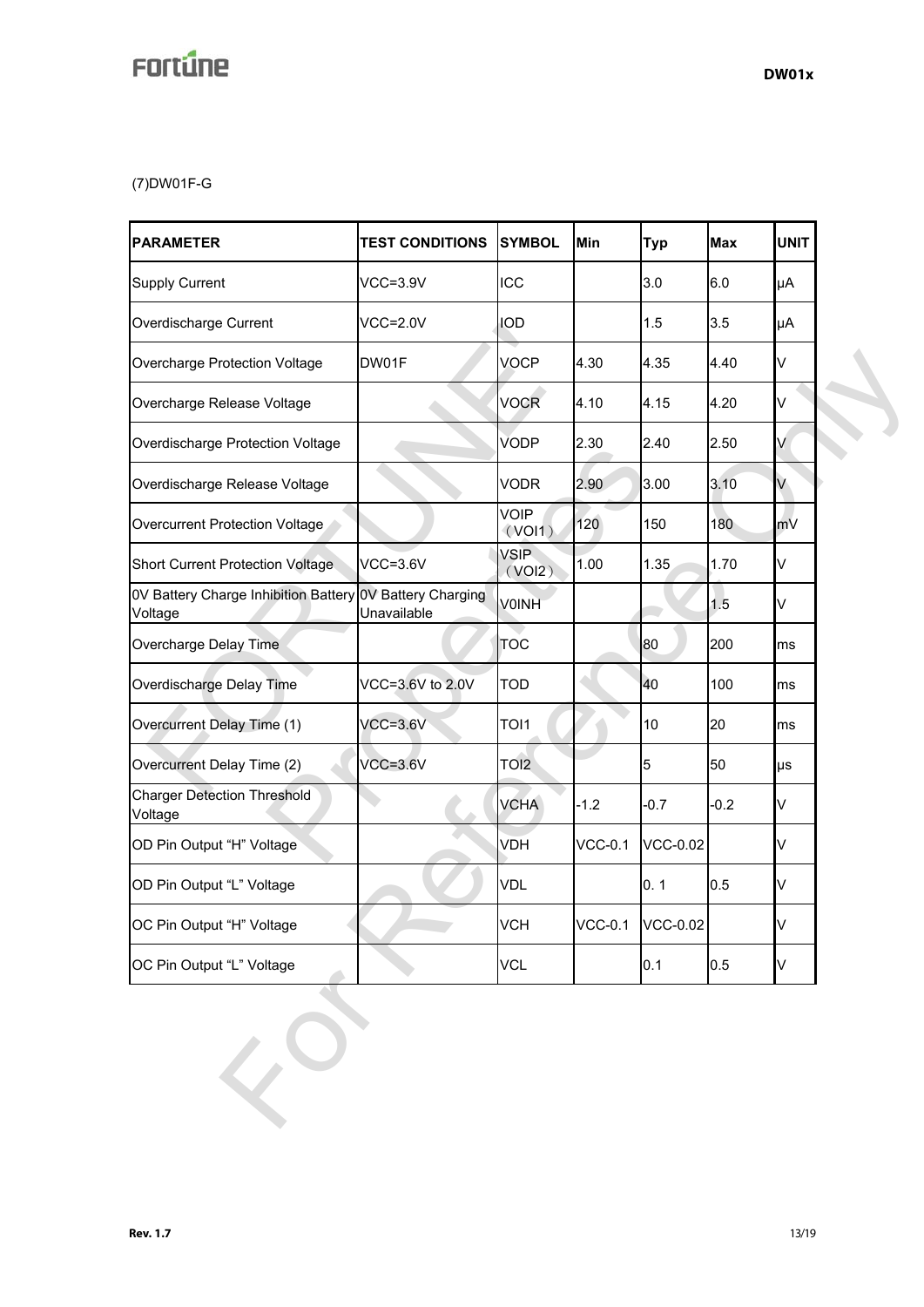## **11. Description of Operation**

#### Normal Condition

If VODP<VCC<VOCP and VCHA<VCS<VOI1, M1 and M2 are both turned on. The charging and discharging processes can be operated normally.

#### Overcharge Protection

When the voltage of the battery cell exceeds the overcharge protection voltage (VOCP) beyond the overcharge delay time (TOC) period, charging is inhibited by turning off of the charge control MOSFET. The overcharge condition is released in two cases: The interval end of the battery cell exceeds the<br>
ercharge protection voltage (VOCP) beyond the<br>
ercharge delay time (TOC) period, charging is<br>
inibited by turning off of the charge control<br>
or cases:<br>
when overdisc<br>
when

The voltage of the battery cell becomes lower than the overcharge release voltage (VOCR) through self-discharge.

The voltage of the battery cell falls below the overcharge protection voltage (VOCP) and a load is connected.

When the battery voltage is above VOCP, the overcharge condition will not release even a load is connected to the pack.

#### Overdischarge Protection

When the voltage of the battery cell goes below the overdischarge protection voltage (VODP) beyond the overdischarge delay time (TOD) period, discharging is inhibited by turning off the discharge control MOSFET.

The default of overdischarge delay time is 40ms. Inhibition of discharging is immediately released when the voltage of the battery cell becomes higher than overdischarge release voltage (VODR) through charging.

#### Overcurrent Protection

In normal mode, the DW01 series continuously monitors the discharge current by sensing the voltage of CS pin. If the voltage of CS pin exceeds the overcurrent protection voltage (VOIP) beyond

the overcurrent delay time (TOI1) period, the overcurrent protection circuit operates and discharging is inhibited by turning off the discharge control MOSFET. The overcurrent condition returns to the normal mode when the load is released or the impedance between BATT+ and BATT- is larger than 500kΩ. The DW01 series provides two overcurrent detection levels (0.15V and 1.35V) with two overcurrent delay time (TOI1 and TOI2) corresponding to each overcurrent detection level.

#### Charge Detection After Overdischarge

When overdischarge occurs, the discharge control MOSFET turns off and discharging is inhibited. However, charging is still permitted through the parasitic diode of MOSFET. Once the charger is connected to the battery pack, the DW01series immediately turns on all the timing generation and detection circuitry. Charging progress is sensed if the voltage between CS and GND is below charge detection threshold voltage (VCHA). MOSFET turns off and distance vallenges of the particular off and distance vallenge (VOCR) through the connected to the battery cell falls below the detection circuity. Charging involtage (VOCP) and a load is the voltage b checking voltage (VOCP) has corresponding to each overturent defection level.<br>
Iurning of the chinera contribution is corresponding to each overturent defection level.<br>
Iurning of the chinera contribution course, the distr

#### Auto Power Down Recovery

The IC (DW01A-G \ DW01C-G & DW01E-G \ DW01F-G) continues to operate even after the overdischarge state has been entered. The battery voltage rising to the overdischarge release voltage(VODR) or higher is the only required condition for the IC to return to the normal state

#### Power-Down After Overdischarge

When overdischarge occurs ,the IC (DW01+G, DW01-G, DW01B-G) will enter into power-down mode, turning off all the timing generation and detection circuitry to reduce the quiescent current to 0.1μA (VCC=2.0V). At the same time, the CS pin is pull-up to VCC through an internal resistor.

Note: When a battery is connected for the first time, it may not enter the normal condition (dischargeable may not be enabled). In this case, short the CS and VSS pins or connect to a charger to restore to the normal condition.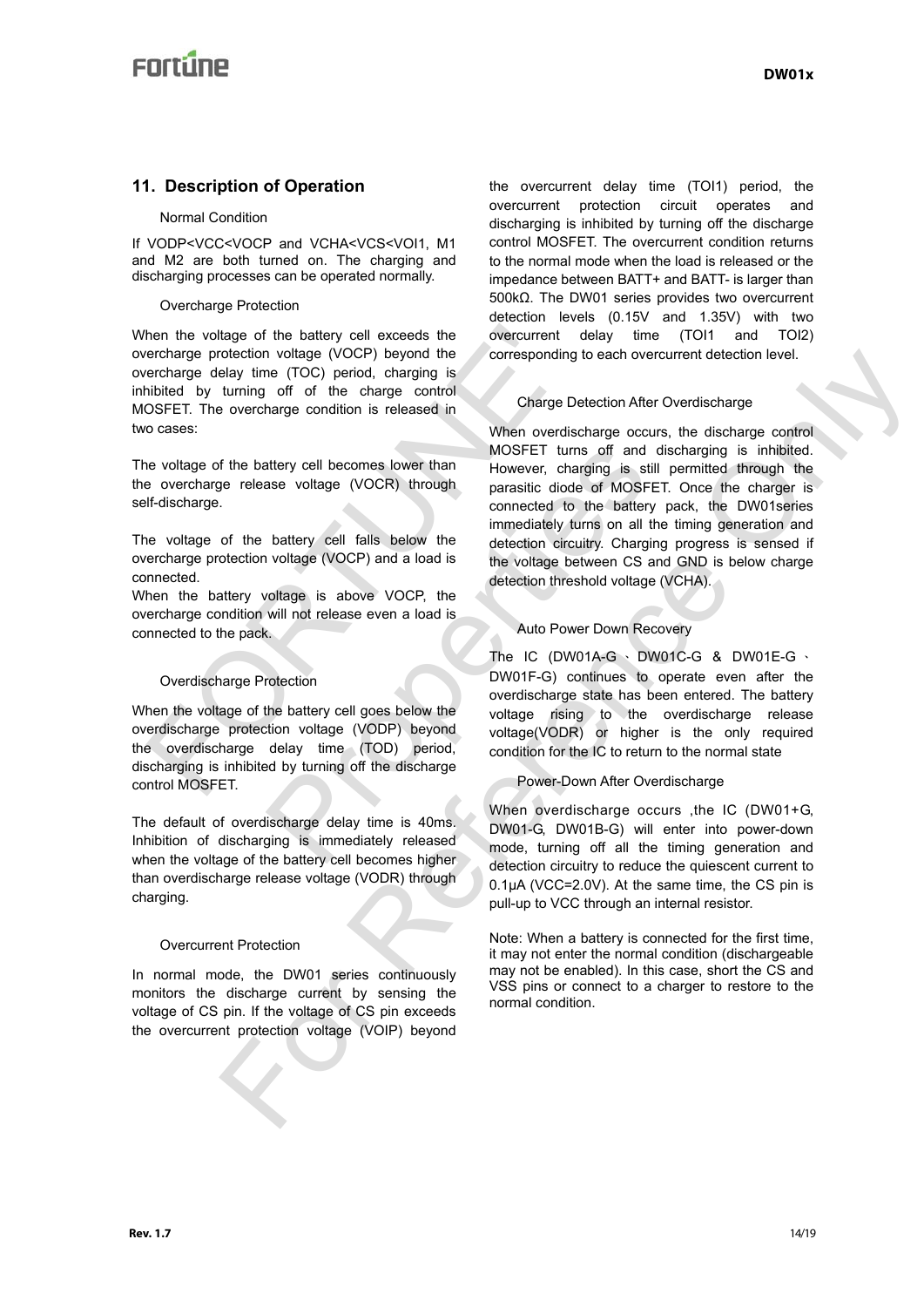## **Enrtune**

## **12. Design Guide**

Selection of External Control MOSFET

Because the overcurrent protection voltage is preset, the threshold current for overcurrent detection is determined by the turn-on resistance of the charge and discharge control MOSFETs. The turn-on resistance of the external control MOSFETs can be determined by the equation: RON=VOIP/ (2 x IT) (IT is the overcurrent threshold current). For example, if the overcurrent threshold current IT is designed to be 3A, the turn-on resistance of the external control MOSFET must be 25mΩ. Be aware that turn-on resistance of the MOSFET changes with temperature variation due to heat dissipation. It changes with the voltage between gate and source as well. (Turn-on resistance of MOSFET increases termined by the equation: RON=VOIP/ (2 x IT) (IT<br>the overcurrent threshold current). For example, if<br>the overcurrent threshold current). For example, if<br> $\frac{3}{4}$ , the turn-on resistance of the external control<br>of the ster Proper Detween gate and source<br>
Stance of MOSFET increases<br>
Stance of MOSFET increases<br>
Control of Mondal Details<br>
Control of Mondal Details<br>
Control of Mondal Details<br>
Control of Mondal Details<br>
Control of Mondal Details<br> ent threshold current); First examples it<br>with threshold current); First exampled to Protection the C.S.pin<br>the MoSET increase with consideration connection and the C.S.pin<br>at the 25mila. Be aware that turning connection a

as the voltage between gate and source decreases). As the turn-on resistance of the external MOSFET changes, the design of the overcurrent threshold current changes accordingly.

Suppressing the Ripple and Disturbance from Charger

To suppress the ripple and disturbance from charger, connecting R1 and C1 to VCC is recommended.

#### Protection the CS pin

R2 is used for latch-up protection when charger is connected under overdischarge condition and overstress protection at reverse connecting of a charger.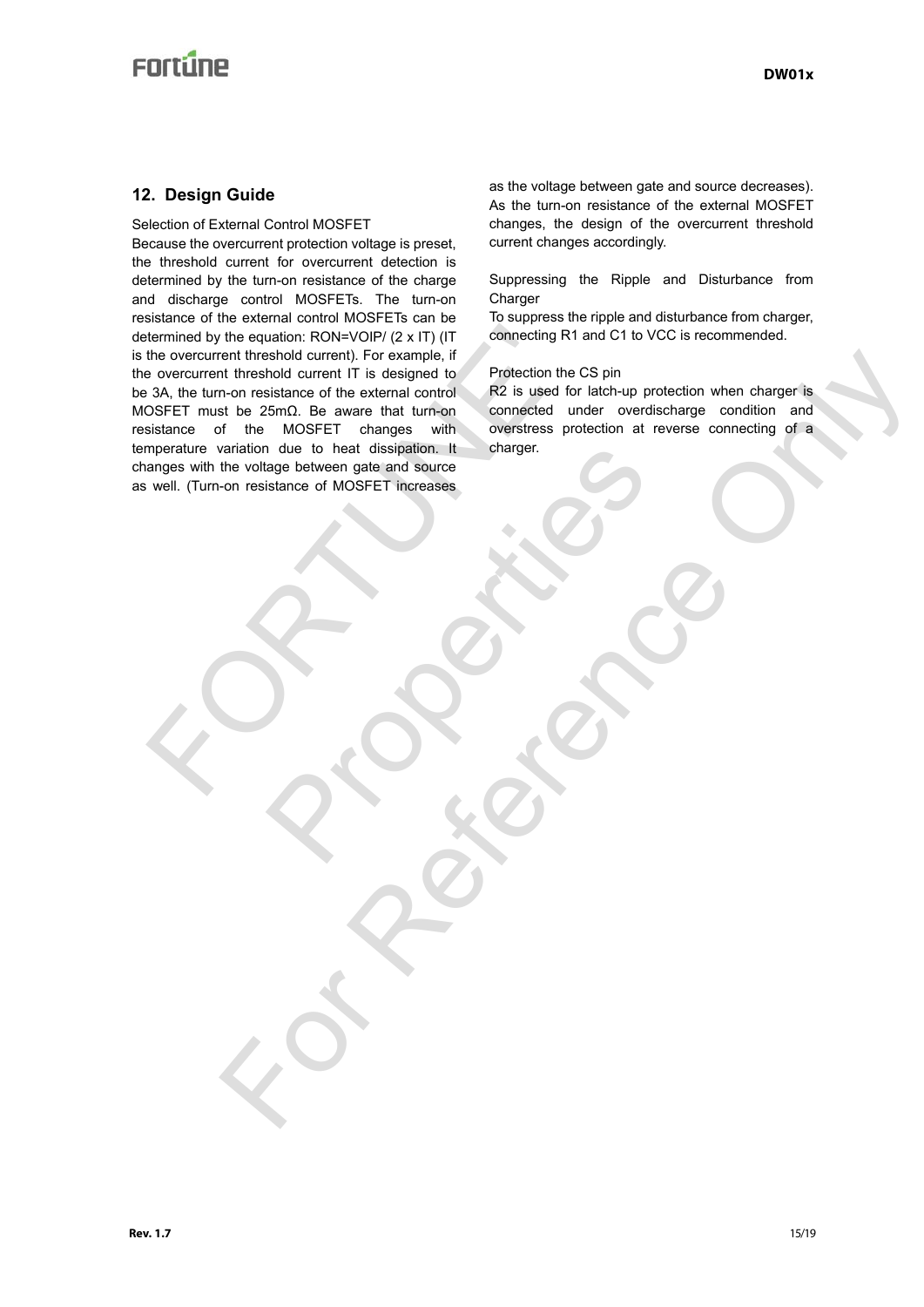## **13. Timing Diagram**

Overcharge Condition  $\rightarrow$  Load Discharging  $\rightarrow$  Normal Condition

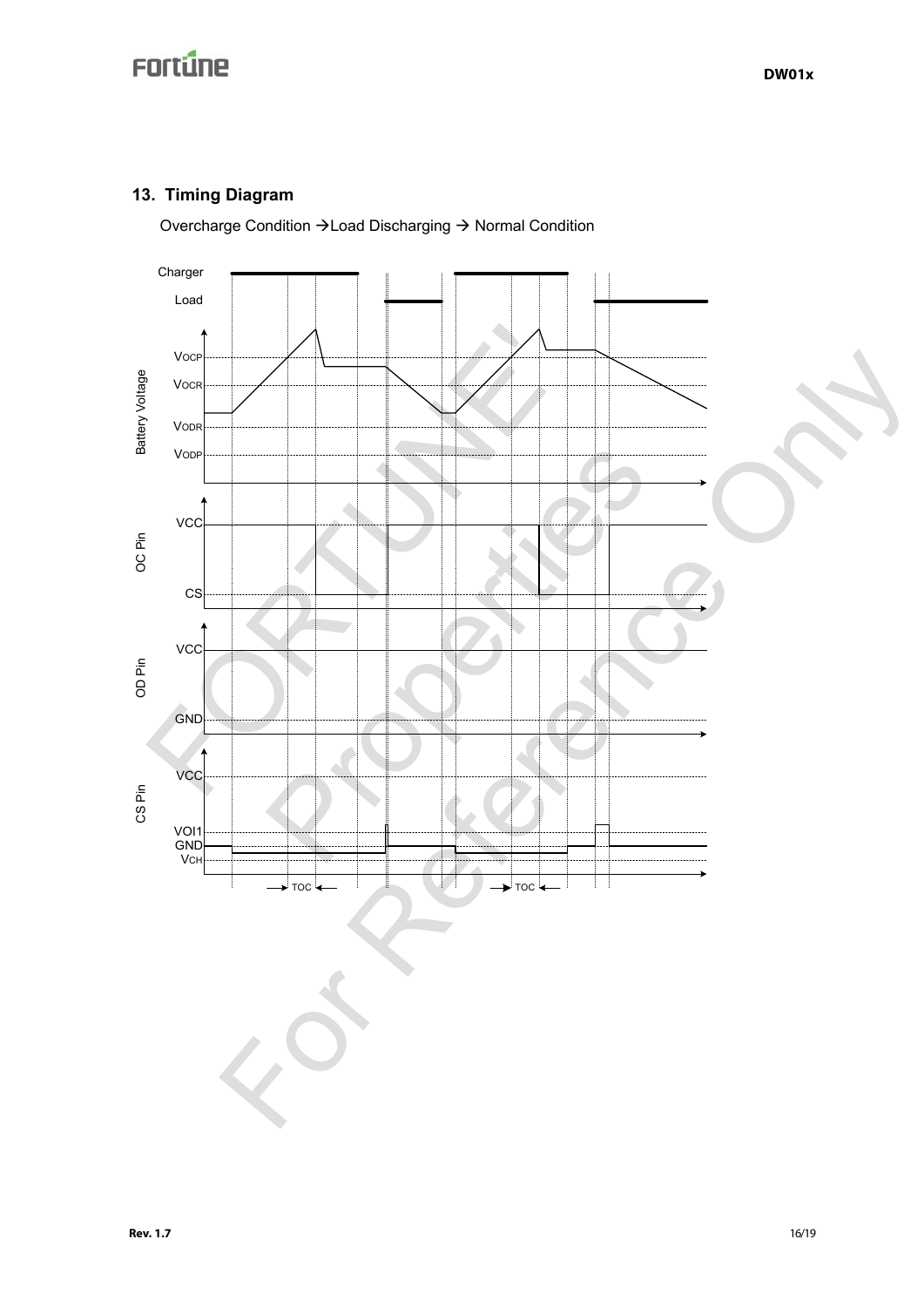

Overdischarge Condition  $\rightarrow$  Charging by a Charger  $\rightarrow$  Normal Condition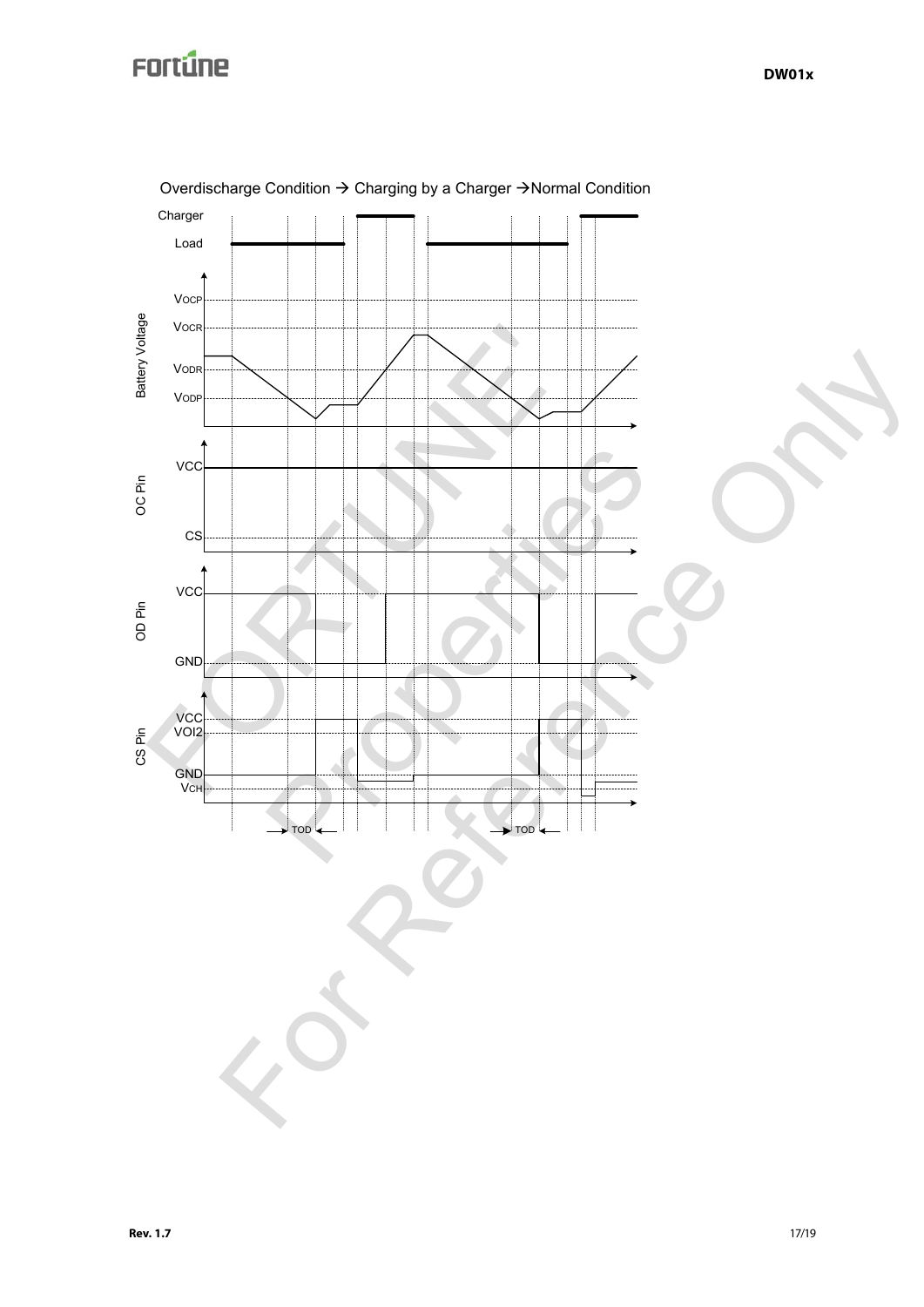

Over Current Condition  $\rightarrow$  Normal Condition